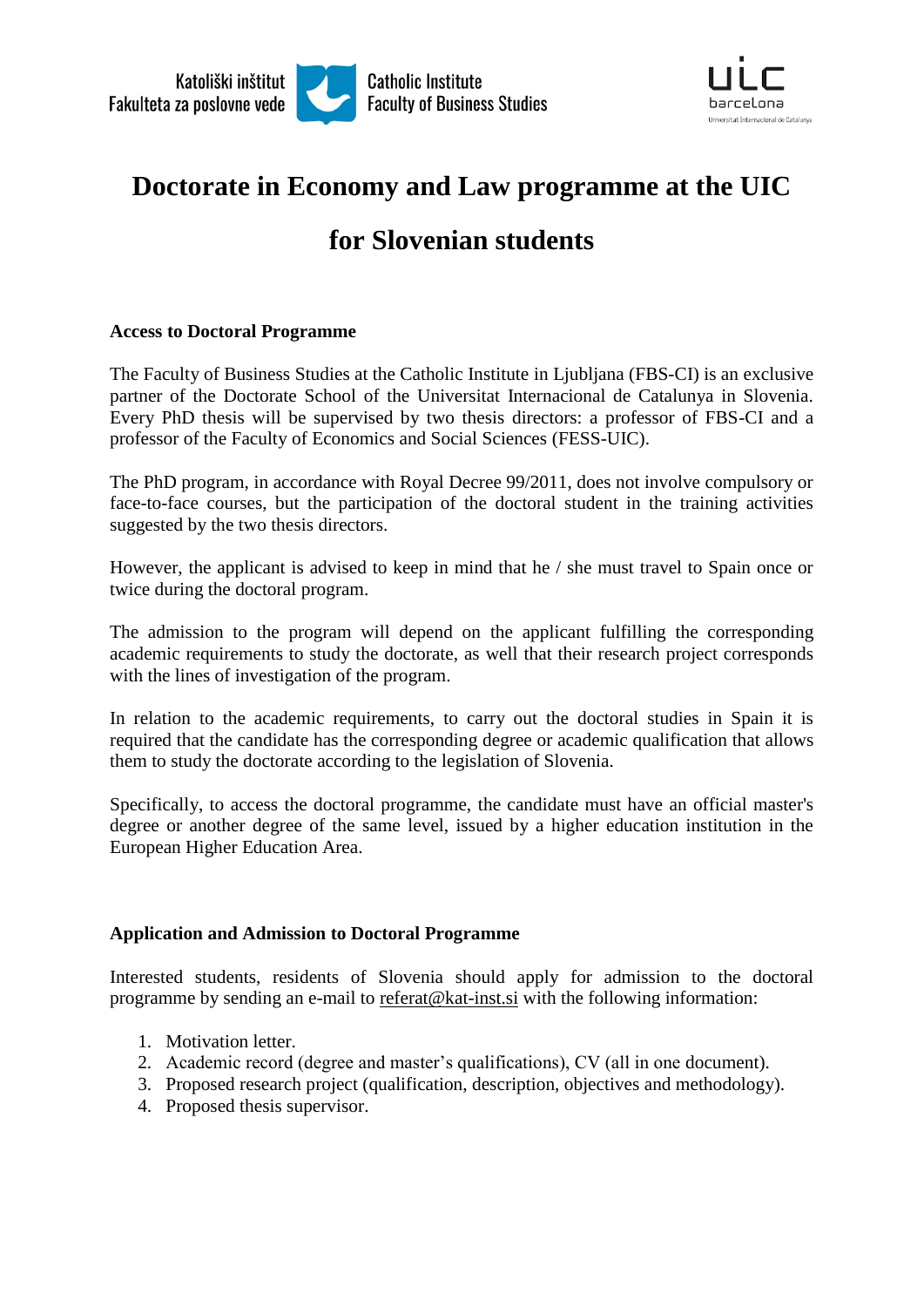



The Faculty of Business Studies at the Catholic Institute (FBS-CI) in accordance with the Doctoral School Steering Committee of UIC defines the admission procedures and criteria for the corresponding doctoral programme.

The criteria may include a requirement for specific previous training in certain disciplines or methodologies. These procedures and criteria must be approved first by the FBS-CI. With this approval, the candidate can fill in the form published on the UIC's website <http://www.uic.es/en/ade/phd-in-economics-and-law> attaching the documentation requested.

For students with special educational needs resulting from disability, these systems and procedures must include adequate support and advisory services supporting the need for any adaptations to curriculum or courses, or alternative studies.

The secretariat of the Doctoral School will submit admission applications to the Academic Committee.

The secretariat of the Doctoral School will inform students as to whether or not they have been admitted to the doctoral programme. If the application is accepted, FBS-CI and every candidate from Slovenia will sign a separate agreement in which the administrative and academic support of the FBS-CI linked to the education process at the Doctorate School of the Universitat Internacional de Catalunya is charged.

# **Financial Liabilities of Students taking part in the PhD program**

Regardless of any additional financial support they may receive, students shall bear all expenses derived from the PhD program, including all travelling, accommodation and subsistence expenses. Each student shall also contract, at his/her own expense, insurance to cover any health contingencies in the hosting country.

#### **Enrolment on the Doctoral Programme**

Each academic year, students admitted to the doctoral programme must formalise their enrolment on the doctoral programme, which entitles them to academic support, the use of the resources necessary for their work and all rights set forth in the regulations for doctoral candidates. Enrolment on the doctoral programme and enrolment periods will be defined and managed by the secretariat of the Doctoral School in accordance with the university regulations.

In the event that a student is not enrolled in the doctoral programme for one or more years and wishes to return to the doctorate, he or she must reapply for admission to the doctoral programme and pay administrative charges equivalent to the fees for years in which he or she has not been enrolled.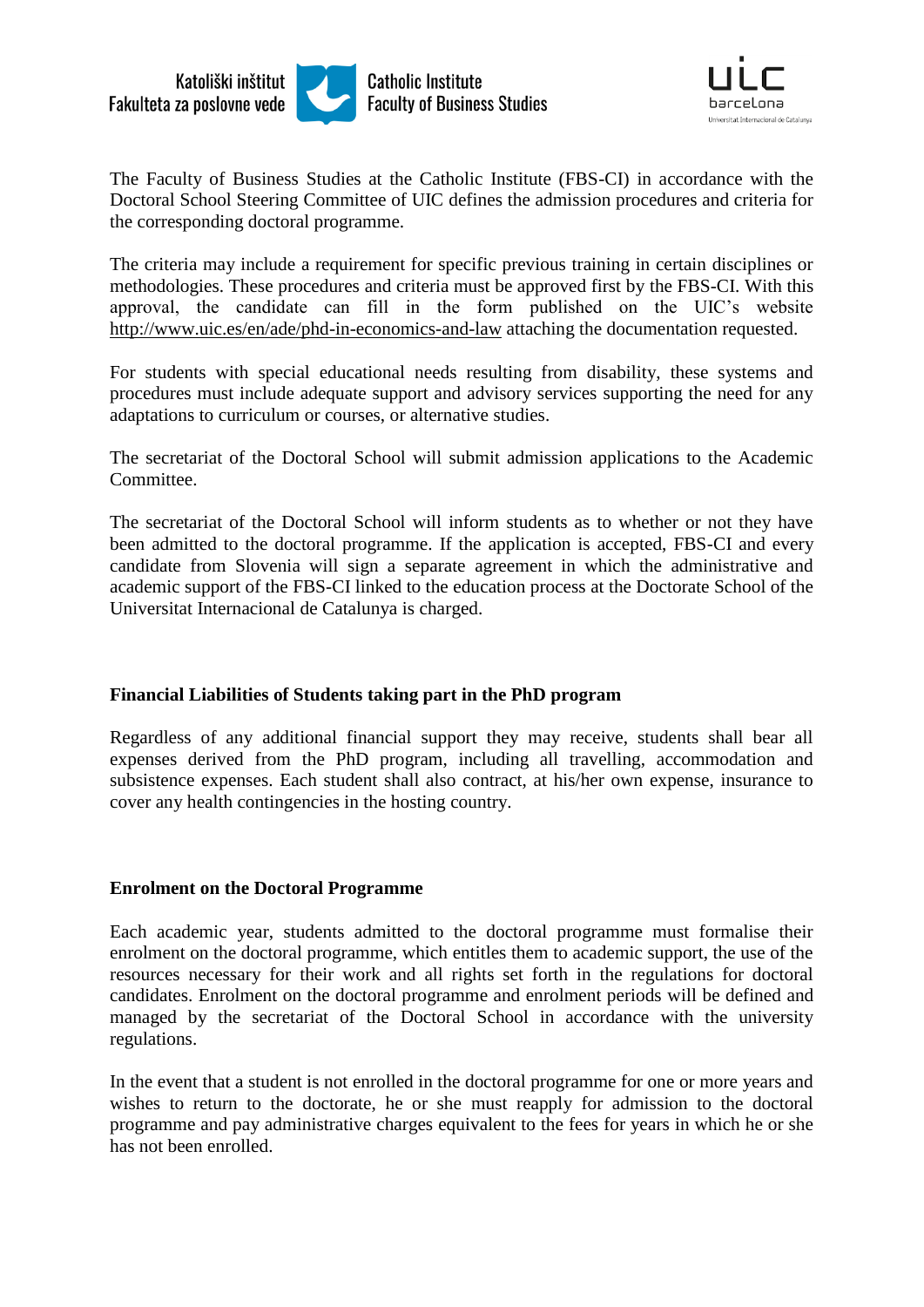



A student may request a temporary suspension of studies, with due cause, and in such case will not be required to pay the administration charges stated in the paragraph above. This request must be submitted to the Doctorate Academic Committee, through the thesis supervisors.

At the time of enrolment in the doctoral programme, the applicant must attach the programme admission document, the request for approval from the Ethics Committee and the doctoral candidate's commitment document.

Doctoral programmes must include organised research training activities and include both general and specific training in the field of each programme, although in any case the main activity of the doctoral candidate will be research. The training activities completed by the doctoral candidate will be included in the record of activities.

#### **Record of Activities**

Once enrolled in the programme, a personalised record of activities will be created for each doctoral candidate to create an individual monitoring register as stipulated in article 2.5 of Spanish Royal Decree 99/2011.

This document will record all activities of interest to the development of the doctoral candidate and it will be reviewed regularly by the thesis tutor and supervisors and assessed by the doctoral candidate's specific committee.

For such purpose, the doctoral candidate, the supervisors and the tutor must fill in the doctoral candidate's record of activities and submit it to the Doctorate Academic Committee by the deadline given and in the form defined.

#### **Research Plan**

Before the end of the first year, the doctoral candidate will draw up a Research Plan (thesis proposal) which will include at least the methodology to be used and the objectives to be reached, and the resources and schedule to achieve them. The working language is exclusively English.

This plan may be improved and expanded upon during the programme, and must be approved by the tutor and supervisors.

Each year, the doctoral candidate's specific committee will assess the Research Plan and Record of Activities, along with the reports to be issued for this purpose by the tutor and supervisors.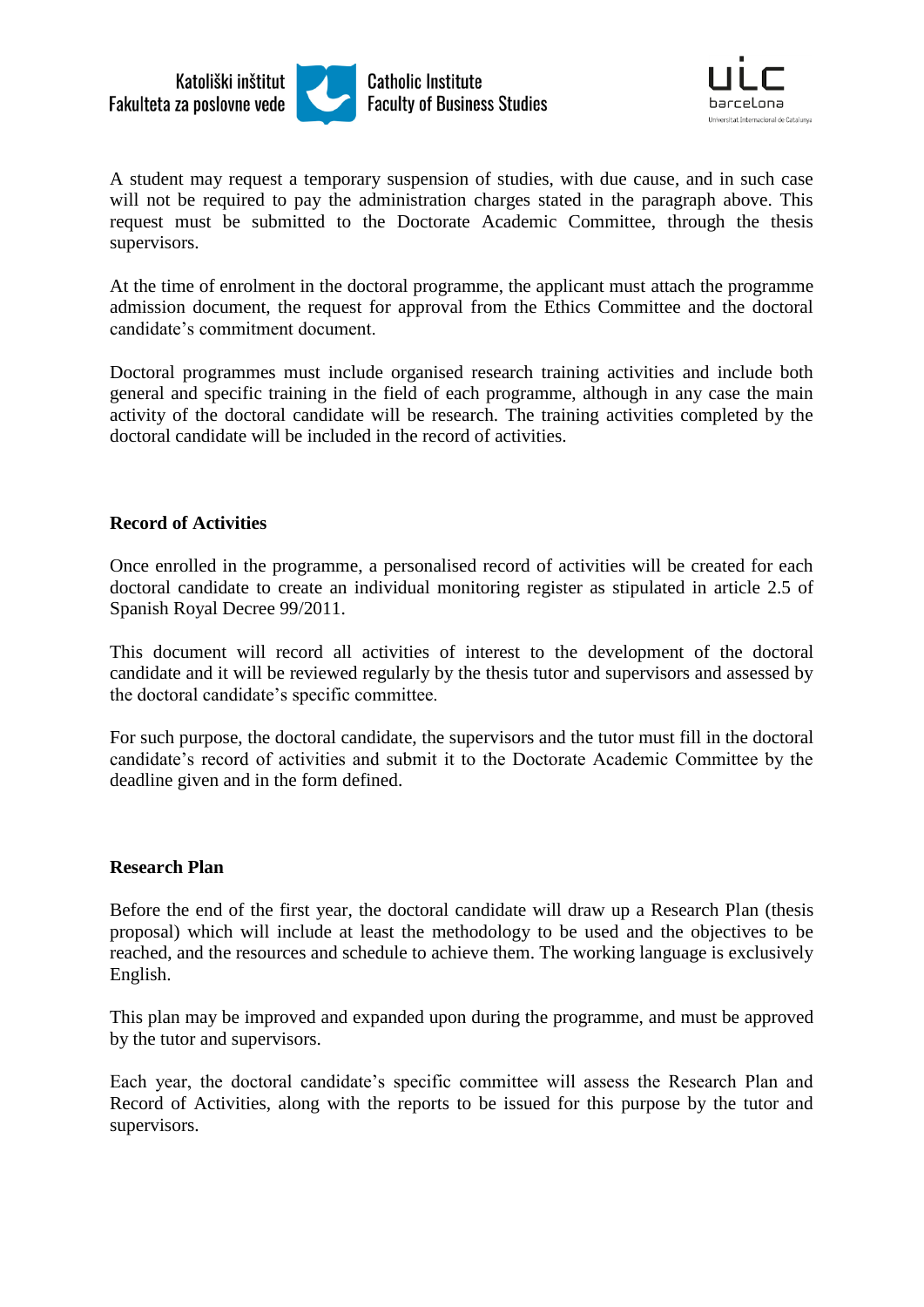



Once the reports have been read, a positive assessment by the Doctorate Academic Committee will be an essential requirement in order to continue in the programme.

In the event of a negative assessment, which must be duly explained, the doctoral candidate must be assessed again within six months, in order to draw up a new Research Plan.

If a negative assessment is given again, the doctoral candidate must withdraw from the programme definitively.

#### **PhD diploma**

A doctorate diploma is issued by the Doctorate School of the Universitat Internacional de Catalunya. It is a publicly valid diploma and is equivalent to the  $8<sup>th</sup>$  level of education according to the common European legislation.

## **Lines of research**

The Doctorate in Economy and Law programme at the UIC with the cooperation of the FBS-CI thereafter offers two lines of research: Economics and Law.

- Economics:
	- o [Applied Economics:](http://www.uic.es/en/doctorate-school/research-lines/applied-economics)
		- Education Economics (academic performance and the return made on the cost of education, on research and development costs, and labour productivity)
		- Health Economics (obesity, the relationship between the educational levels of parents and their children's health, and the use of healthcare resources)
		- Labour Economics (persistent unemployment, temporary work, the job market for professional sportspeople)
		- Sports Economics (anything related to media value and the assessment of intangible talent in professional sport)
		- Industrial Organisation (the structure of competition, free entry, etc.)
	- o [Business Economics:](http://www.uic.es/en/doctorate-school/research-lines/business-economics)
		- Organisational structures and their behaviour.
		- Entrepreneurship and innovation.
		- Operations management and quality.
		- **Internationalisation.**
		- Knowledge management and the company mission.